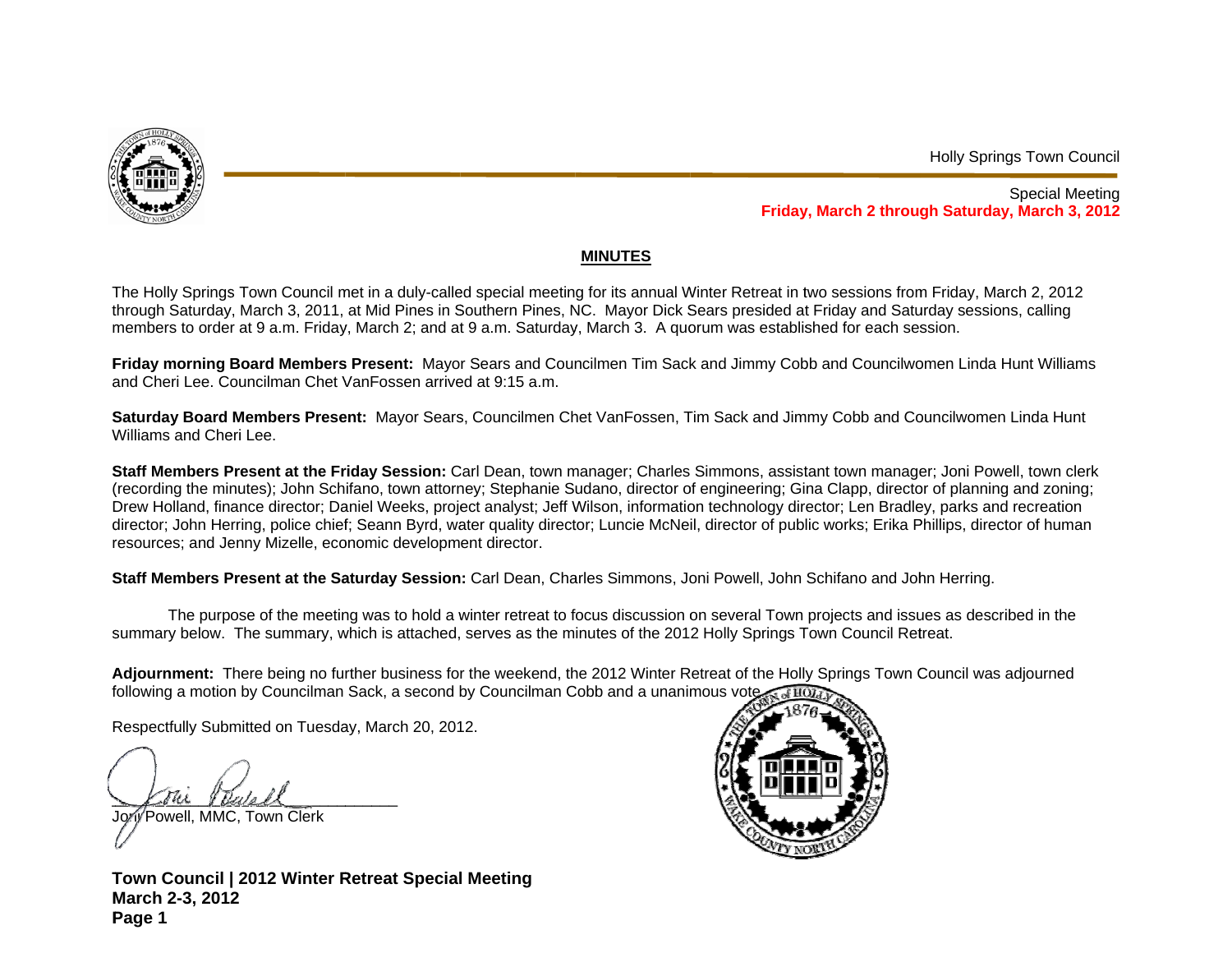|                                                                                                                                                                                         |                                                                                                                                                                                                                                                                                                                                                                         | <b>Council Action / Direction /</b>                                                                                                                                                                                                                                                                            |
|-----------------------------------------------------------------------------------------------------------------------------------------------------------------------------------------|-------------------------------------------------------------------------------------------------------------------------------------------------------------------------------------------------------------------------------------------------------------------------------------------------------------------------------------------------------------------------|----------------------------------------------------------------------------------------------------------------------------------------------------------------------------------------------------------------------------------------------------------------------------------------------------------------|
| <b>Topic</b>                                                                                                                                                                            | <b>Discussion Key Points</b>                                                                                                                                                                                                                                                                                                                                            | <b>Consensus</b>                                                                                                                                                                                                                                                                                               |
| <b>FRIDAY</b>                                                                                                                                                                           |                                                                                                                                                                                                                                                                                                                                                                         |                                                                                                                                                                                                                                                                                                                |
| <b>CIP</b><br><b>Rates and How They</b><br>$\bullet$<br><b>Impact the Budget</b><br><b>Status of 2011</b><br><b>Priority Projects</b><br><b>Review 2012 Priority</b><br><b>Projects</b> | Rate decreases in Utility Fund would be, at this time,<br>counter-productive to paying debt or building new<br>priority projects.<br>Budget process will determine need, if any, for rate<br>or fee increases.<br>Overview of revenues and debt service illustrates<br>strong fiscal position for the Town, which is having<br>to build all of its infrastructure.      | Discussions were to resume on Saturday with the Cound<br>determining priorities.                                                                                                                                                                                                                               |
| <b>Development Fees</b>                                                                                                                                                                 | Were not discussed, other than a mention that they fund<br>the all-important reserve funds. Reserve funds make<br>many capital improvement projects possible.                                                                                                                                                                                                           | No action. Development fees may be budget<br>workshop topic, but management is not inclined<br>to recommend any changes in current fees.                                                                                                                                                                       |
| <b>Parks and Recreation Bond</b><br><b>Issue</b>                                                                                                                                        | Concerned about tax rate increase, and would like to hold<br>it to a minimum. Although members would prefer a zero-<br>cent increase, most are amenable to a one- or two-cent<br>increase in order to provide significant improvements                                                                                                                                  | Direction: Set a special workshop when a project list<br>can be finalized, to possibly include development of the<br>Leslie-Alford-Mims property. An objective of this<br>meeting would be to schedule as many projects to<br>begin as soon as possible, with as little impact to the<br>tax rate as possible. |
|                                                                                                                                                                                         | Three concept scenarios prepared by Alta.<br><b>Ecological Learning Center</b><br>2. Mims Forest Adventure Park<br>3. Holly Springs Village Green<br>Need church and Mims house more represented in design<br>and architecture; maybe a combination of all three<br>concepts into one; parking needs to be provided;<br>Methodist church members may be concerned about | 1. With an emphasis on conservation and education<br>2. With structures and activities promoting active<br>interaction with nature (zip lines, tree houses)<br>3. A variety of traditional leisure activities and facilities<br>like a senior center, game lawn - with a Pullen Park<br>feel.                  |
| <b>Leslie-Alford-Mims property</b><br>development                                                                                                                                       | safety and future expansions of the church; part of the<br>educational process will be to define property lines;                                                                                                                                                                                                                                                        | No action. For information only                                                                                                                                                                                                                                                                                |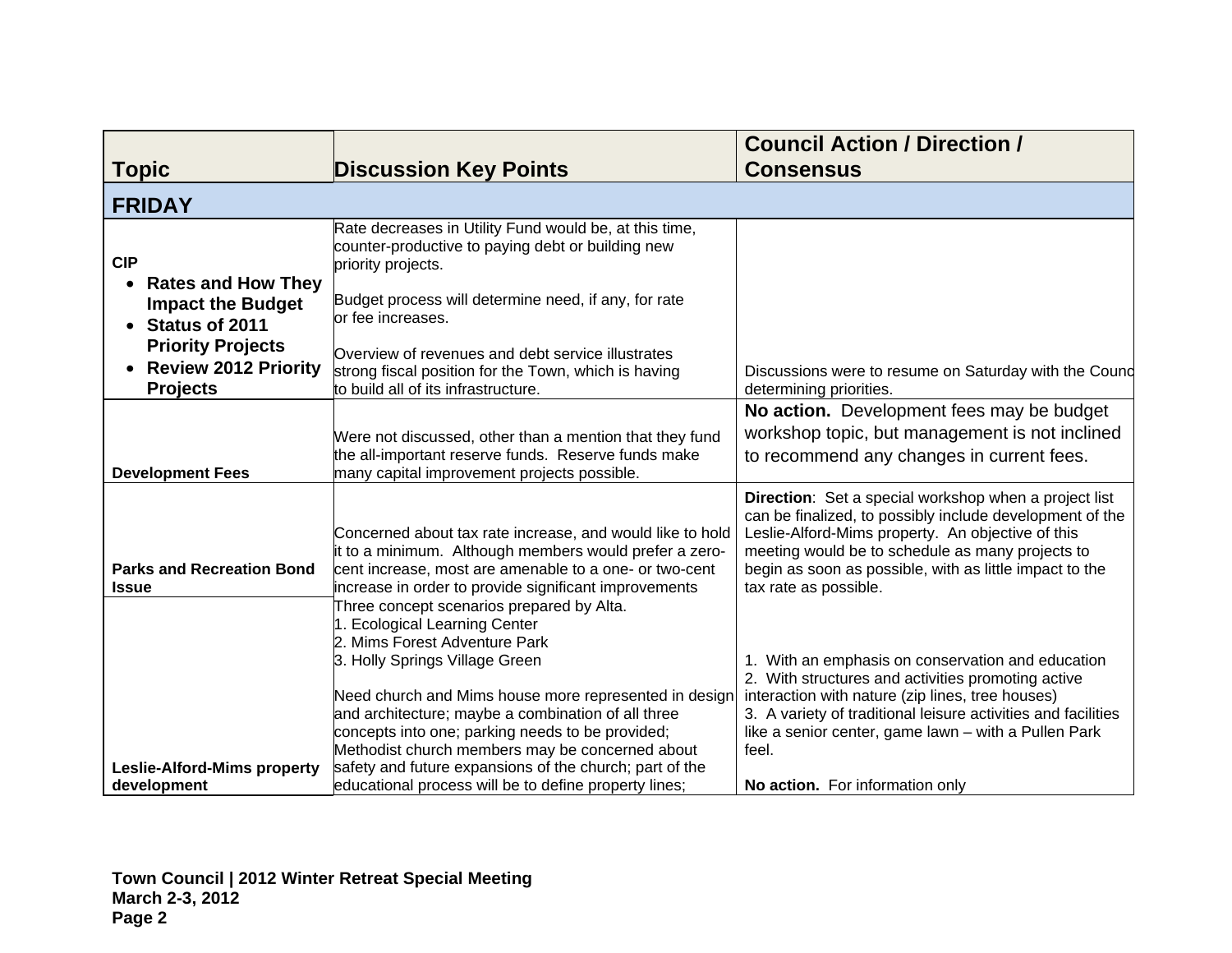|                            |                                                                                                                                                                                     | <b>Council Action / Direction /</b>                                                                                                                                        |
|----------------------------|-------------------------------------------------------------------------------------------------------------------------------------------------------------------------------------|----------------------------------------------------------------------------------------------------------------------------------------------------------------------------|
| <b>Topic</b>               | <b>Discussion Key Points</b>                                                                                                                                                        | <b>Consensus</b>                                                                                                                                                           |
|                            | Stadiums Initiative<br>The Coastal Plain Baseball League proposes that the<br>town support the construction of a baseball statidum that<br>could be used by collegiate              |                                                                                                                                                                            |
|                            | Southwest Wake County is a hotbed for baseball;                                                                                                                                     |                                                                                                                                                                            |
|                            | 5 jobs, 20-40 part time jobs; capture and maintain local<br>money;                                                                                                                  |                                                                                                                                                                            |
|                            | June 2014 target date                                                                                                                                                               |                                                                                                                                                                            |
|                            | Concept: stadium 2,500 seats; minor league level<br>lighting; support facilities                                                                                                    |                                                                                                                                                                            |
|                            | The Miracle League gives special needs people a chance<br>to play baseball; this stadium would be 750 seats and<br>youth size but otherwise the same as CPL stadium;                |                                                                                                                                                                            |
|                            | Artificial turf is safer, greener and field can be used for a<br>variety of events                                                                                                  |                                                                                                                                                                            |
|                            | CPL franchise would lease with TOHS for stadiums and<br>CPL office space                                                                                                            |                                                                                                                                                                            |
|                            | Community economic impact would be \$1 million to \$5<br>million; media exposure; creates sense of community;<br>lease opportunities for tournaments, concerts, car shows,<br>letc. | Interest level: interested in getting more information on<br>economic feasibility and economic impact.                                                                     |
|                            | Many local players (unlike Durham Bulls or Mudcats)                                                                                                                                 | Pete Bock asked that the Town provide a list of specific<br>questions it would like answered. Council members<br>will provide Mr. Simmons with their lists of questions to |
| <b>Tourism Opportunity</b> | Asking for support and \$50,000 to \$75,000                                                                                                                                         | be compiled for Mr. Bock.                                                                                                                                                  |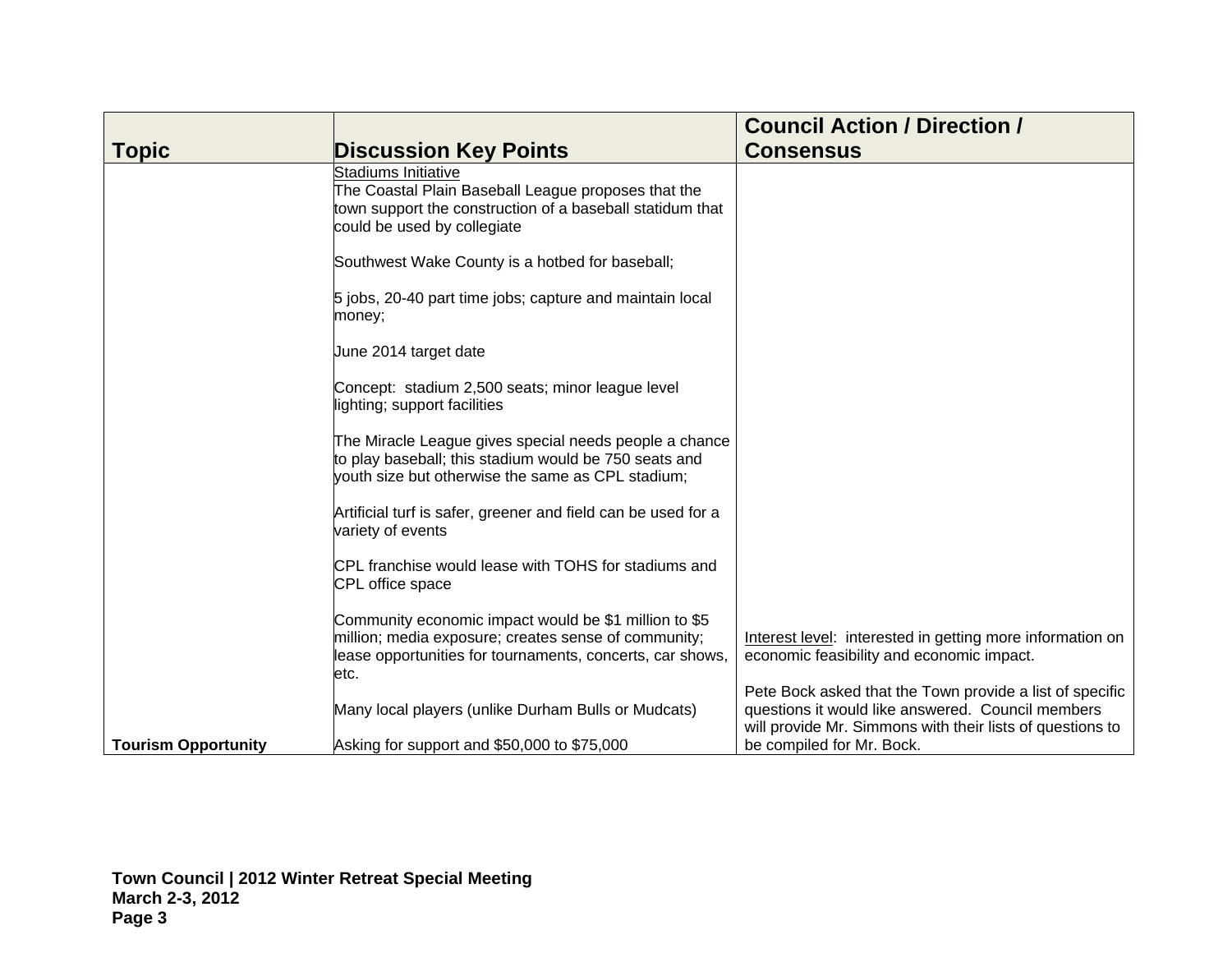|                             |                                                                                                                                                                                                                                                      | <b>Council Action / Direction /</b>                                                                                                                                                                                                                    |
|-----------------------------|------------------------------------------------------------------------------------------------------------------------------------------------------------------------------------------------------------------------------------------------------|--------------------------------------------------------------------------------------------------------------------------------------------------------------------------------------------------------------------------------------------------------|
| <b>Topic</b>                | <b>Discussion Key Points</b>                                                                                                                                                                                                                         | <b>Consensus</b>                                                                                                                                                                                                                                       |
|                             | Report from town manager about recent interest in<br>downtown properties and potential development.                                                                                                                                                  | Action: Motion to support up to \$300,000 per<br>$\bullet$<br>year in the budget to support land banking                                                                                                                                               |
|                             | Need 22,000 to 24,000 square feet of space for non-<br>residential in the downtown district.                                                                                                                                                         | opportunities of the town for the down town<br>village area.<br>Motion by: Sack                                                                                                                                                                        |
|                             | A point-based system downtown development incentives<br>would upgrade our incentives into a real investment<br>strategy. It would encourage a private-public participation                                                                           | <b>Second by: Williams</b><br>Vote: Unanimous.                                                                                                                                                                                                         |
|                             | in creating a true downtown. A quantitative approach to<br>granting waivers is more fair.                                                                                                                                                            | Do we want curb and gutter downtown? Yes<br>Action: Motion to accept staff's<br>$\bullet$<br>recommendation to retain the Town's existing                                                                                                              |
|                             | There is a need to begin a public investment in downtown.                                                                                                                                                                                            | development requirement to bring non-curb<br>and guttered roadways up to the Town's                                                                                                                                                                    |
|                             | Curb and gutter: Could create program funded by Powell<br>Bill funds to build curb, gutter and sidewalk. Impact would<br>be that funds would be diverted for a time from                                                                             | <b>Motion by: Sack</b><br>Second by: Cobb<br>Vote: Unanimous.                                                                                                                                                                                          |
|                             | resurfacing.<br>Storm Water: Biofiltration and retention is new trend that<br>provides attractive, cost-effective, ecological means of<br>handling storm water                                                                                       | Do want to take the ability to ask for waivers away and<br>draw up points-based policy? Yes.<br>Action: Motion to direct staff to prepare an<br>$\bullet$<br>ordinance to amend the UDO to remove<br>waiver provisions and to draft policy to handle   |
|                             | Marketing Plan: Did a marketing plan for the downtown<br>area in the past but it needs updating. When the Town<br>tries to convince people to invest in the downtown district,<br>information in a new updated study could help. No action<br>taken. | requests.<br>Motion by: VanFossen<br>Second by: Sack<br>Vote: Unanimous                                                                                                                                                                                |
|                             |                                                                                                                                                                                                                                                      | Action: Motion to endorse the concept of a<br>$\bullet$<br>downtown storm water master plan for regional<br>best management practices and to authorize<br>staff to apply for storm water management<br>grant funding for the Leslie-Alford-Mims site,. |
| <b>Downtown Development</b> |                                                                                                                                                                                                                                                      | Motion by: Sack<br><b>Second by: Williams</b><br>Vote: Unanimous.                                                                                                                                                                                      |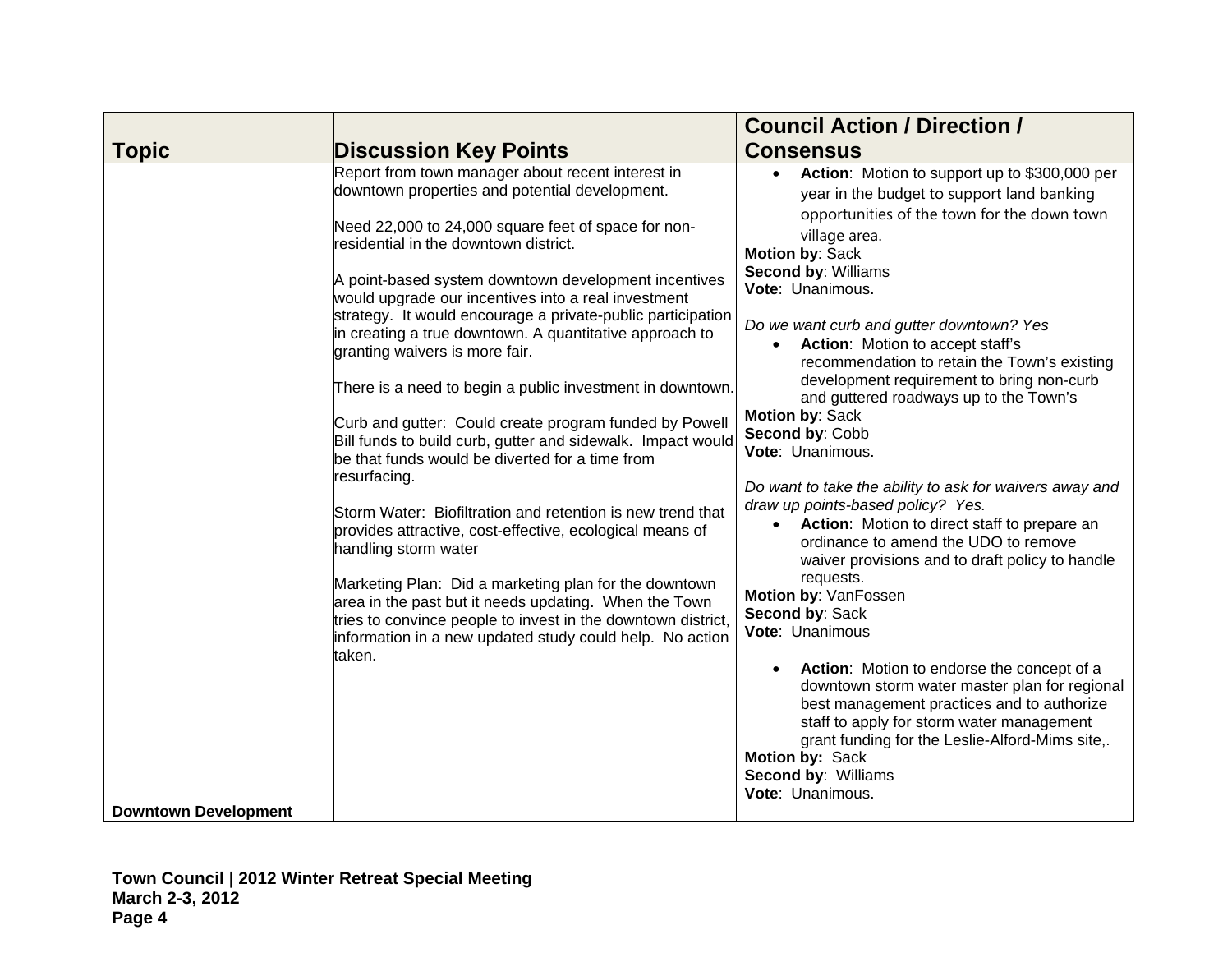|                                                              |                                                                                                                                                                                                                                                                                                                                                                           | <b>Council Action / Direction /</b>                                                                                                                                                                                                                                             |
|--------------------------------------------------------------|---------------------------------------------------------------------------------------------------------------------------------------------------------------------------------------------------------------------------------------------------------------------------------------------------------------------------------------------------------------------------|---------------------------------------------------------------------------------------------------------------------------------------------------------------------------------------------------------------------------------------------------------------------------------|
| <b>Topic</b>                                                 | <b>Discussion Key Points</b>                                                                                                                                                                                                                                                                                                                                              | <b>Consensus</b>                                                                                                                                                                                                                                                                |
| <b>Utley Creek WWTP</b><br><b>Expansion Update</b>           | The Town is awaiting its approved permit for 8 mgd, which<br>saves the Town millions of dollars. The next step would<br>be to design and construct an effluent discharge into the<br>lake.                                                                                                                                                                                | No action. For Information Only.                                                                                                                                                                                                                                                |
| <b>Multi-Family / Apartment</b><br><b>Development Trends</b> | Today's presentation provides an introduction with the<br>thinking that a dedicated workshop should be scheduled<br>to talk about multi-family trends and their impact on the<br>Town's programs and facilities.                                                                                                                                                          | Action: Motion to set a dedicated workshop on<br>the topic of multi-family development trends and<br>how they might impact the Town's programs<br>and facilities and how such development can be<br>managed well.<br>Motion by: VanFossen<br>Second by: Sack<br>Vote: Unanimous |
| <b>SATURDAY</b>                                              |                                                                                                                                                                                                                                                                                                                                                                           |                                                                                                                                                                                                                                                                                 |
|                                                              | Mr. Dean skipped down on the agenda to a portion<br>reserved for information reports to the Council requiring<br>no action. He called these reports to the Council's<br>attention.                                                                                                                                                                                        |                                                                                                                                                                                                                                                                                 |
| <b>Branding Study</b>                                        | Mr. Dean then said one of the reports was on the topic of<br>a branding / marketing study for the Town. Although the<br>report states a more complex and comprehensive<br>marketing strategy is being explored, Mr. Dean likened<br>the work to coming up with a town tagline like Apex's<br>'Peak of Good Living." A discussion ensued whether a<br>study was necessary. | <b>Consensus:</b> A marketing or branding strategy<br>described by Mr. Dean is not necessary.                                                                                                                                                                                   |
|                                                              | Mr. Dean discussed Brithaven, a \$20 million investment.<br>Mr. Dean talked about the main street extension allowing<br>more developable space. Mr. Dean discussed Novant<br>and its fight with Rex.                                                                                                                                                                      |                                                                                                                                                                                                                                                                                 |
| <b>CON Process</b>                                           | Mayor Sears reported on his discussions with state<br>legislators, and he believes there is a possibility for a<br>change in the laws eliminating the Certificate of Need<br>hearings process. Council discussed how to change the<br>laws.                                                                                                                               | Direction: the Council agreed with Mr. Schifano's<br>suggestion that the Town ask the North Carolina<br>League of Municipalities legislative advocacy arm to<br>take up the issue of CON changes                                                                                |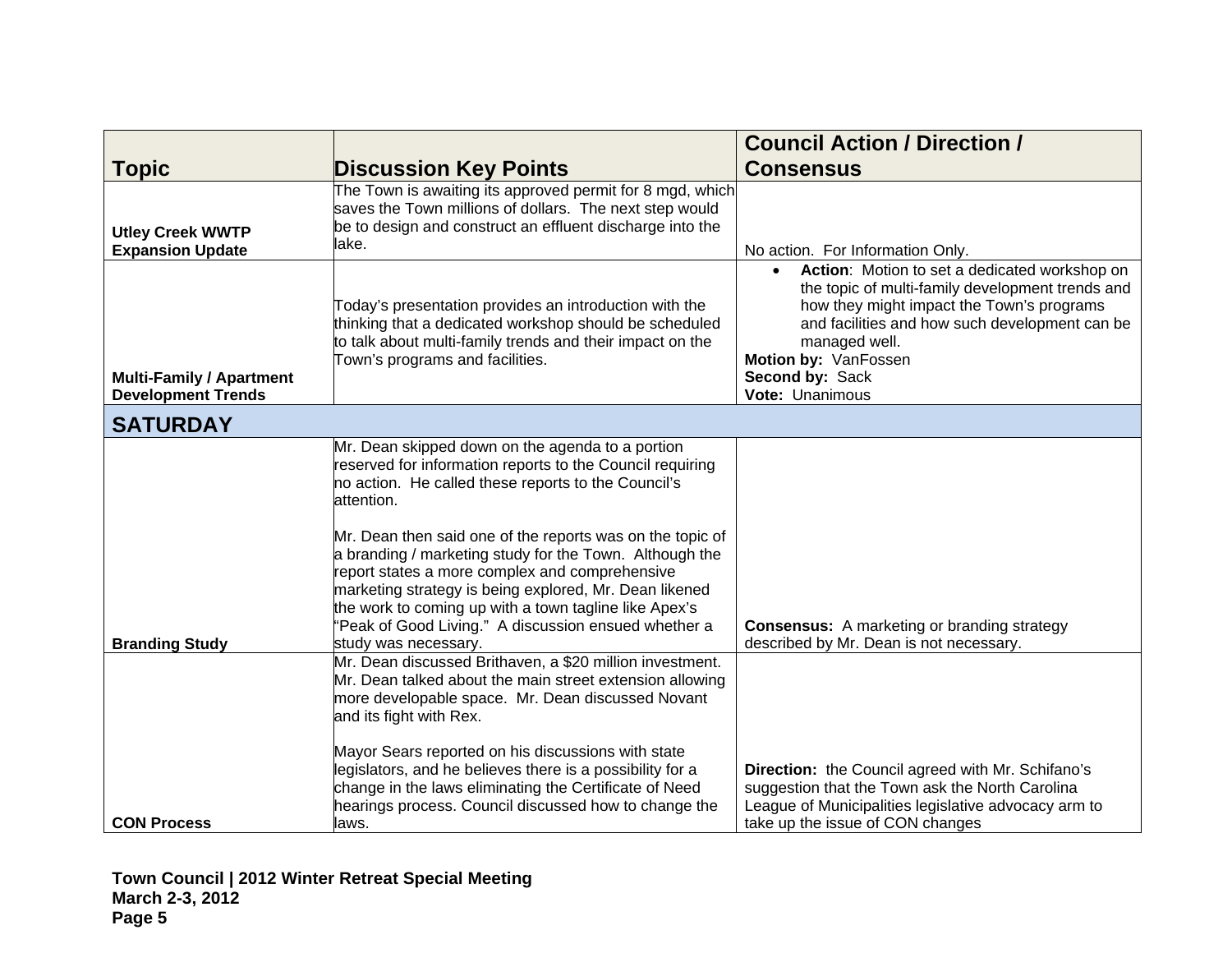|                             |                                                                                                              | <b>Council Action / Direction / Consensus</b>                                                               |
|-----------------------------|--------------------------------------------------------------------------------------------------------------|-------------------------------------------------------------------------------------------------------------|
| <b>Topic</b>                | <b>Discussion Key Points</b>                                                                                 |                                                                                                             |
|                             | Councilman VanFossen said he was not happy with the                                                          | Mr. Dean suggested that the Town could ask Rex to                                                           |
|                             | appearance of the Rex site, specifically with the screening                                                  | make changes when Rex adds two operating rooms to                                                           |
| <b>Rex Elevations</b>       | mechanism of the MRI truck.                                                                                  | the site.                                                                                                   |
|                             | Mr. Dean briefed the Council on the Town's "Creative                                                         |                                                                                                             |
|                             | Economy" group, which is getting up and running.                                                             |                                                                                                             |
|                             |                                                                                                              |                                                                                                             |
|                             | Mr. Dean discussed I-540, meeting with Jimmy Barnes for                                                      |                                                                                                             |
|                             | multi-family, the northwest area plan and Duke Power's                                                       |                                                                                                             |
| <b>Mr. Dean Makes</b>       | economic development. He said Duke's economic                                                                |                                                                                                             |
| <b>Reports</b>              | development arm is more active than Progress Energy's.<br>Not sure it would benefit Holly Springs to have an | None. For information only.                                                                                 |
|                             | annexation agreement line with Apex. Seems it would be                                                       |                                                                                                             |
|                             | best to let the existing line expire in 2013 and let voluntary                                               |                                                                                                             |
|                             | annexations set the line as they occur.                                                                      | <b>Consensus:</b> Let development and voluntary                                                             |
|                             |                                                                                                              | annexations set the new line and continue to develop                                                        |
|                             | Council feels it should reject recent offers by Apex to set a                                                | Holly Springs as fully as possible within the constraints                                                   |
| <b>Apex Annexation Line</b> | new line at U.S. 1.                                                                                          | of the Town's ability to provide utilities.                                                                 |
|                             |                                                                                                              |                                                                                                             |
|                             |                                                                                                              | <b>Direction: Refer to the Technical Review Committee</b>                                                   |
| <b>Design Guidelines</b>    | Council seeks ways to vary designs in new buildings.                                                         | for review and recommendation.                                                                              |
|                             |                                                                                                              | <b>Consensus: Change General Fund CIP priorities</b><br>thusly: table VDAP curb and gutter to next year and |
|                             |                                                                                                              | use Powell Bill for more sidewalks; sidewalks = add on                                                      |
|                             |                                                                                                              | Sunset Lake Road from Wescott to Sunset Lake                                                                |
|                             |                                                                                                              | Commons; add on Sunset Lake Road from Woodcreek                                                             |
|                             |                                                                                                              | to Holly Springs Road; police station is needed and it is                                                   |
|                             |                                                                                                              | a priority.                                                                                                 |
|                             |                                                                                                              | <b>Action:</b> Motion to move forward now with a                                                            |
|                             |                                                                                                              | new police station.                                                                                         |
|                             |                                                                                                              | Motion By: Sack                                                                                             |
|                             |                                                                                                              | <b>Second By: Williams</b>                                                                                  |
|                             |                                                                                                              | Vote: Unanimous                                                                                             |
|                             |                                                                                                              | <b>Action:</b> Motion that General Fund CIP priority<br>$\bullet$                                           |
|                             | The Council revisited topics and discussed each one                                                          | projects, as amended above, is endorsed by the                                                              |
|                             | suggested by staff as a priority.                                                                            | Council.                                                                                                    |
|                             |                                                                                                              | Motion By: Cobb                                                                                             |
|                             | Council came to consensus on a number of adjustments                                                         | Second By: VanFossen                                                                                        |
| <b>CIP General Fund</b>     | to the priority lists.                                                                                       | Vote: Unanimous.                                                                                            |